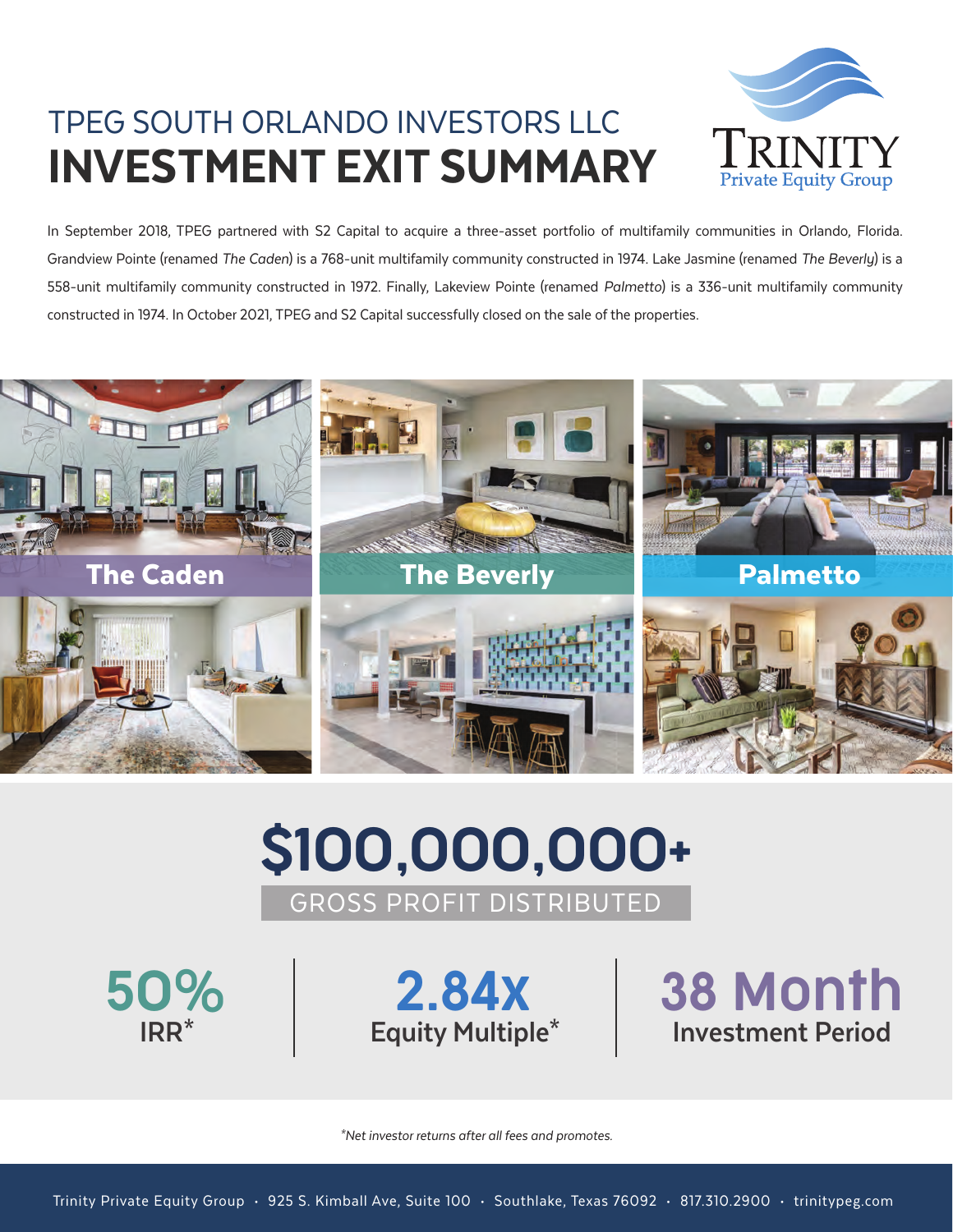## INVESTMENT SUMMARY

In September of 2018, Trinity Private Equity Group ("TPEG") partnered with S2 Capital ("S2") to acquire a three-asset portfolio of multifamily communities in Orlando, FL (the "Project" or "Portfolio"). Grandview Pointe (since renamed to *The* Caden*)* is a 1974-vintage, 768-unit multifamily community located at 1989 Americana Blvd, Orlando, FL. Lake Jasmine (since renamed to The Beverly*)* is a 1972-vintage, 558-unit multifamily community located at 1182 Redman St, Orlando, FL. Finally, Lakeview Pointe (since renamed to Palmetto*)* is a 1974-vintage, 336-unit multifamily community located at 4444 Rio Grande Ave, Orlando FL. At the time of the investment, the underlying thesis centered around an appealing cost basis, a favorable location in a high-growth submarket, and the ability to significantly increase average rent levels through interior/exterior renovations. The Portfolio was acquired for an attractive basis of \$124.500 million (\$74,910 per unit) and the renovation budget totaled \$24.224 million (\$14,575 per unit). Total capitalization of the investment equated to roughly \$159.050 million (\$95,698 per unit), funded by \$122.550 million of senior debt, \$6.000 million of TPEG mezzanine debt, \$29.150 million of TPEG equity, and approximately \$1.385 million of equity provided by S2 and its affiliates.

S2's extensive renovation plan and hands-on management approach were successful, as rental rates, occupancy, and net operating income have all improved since acquisition. At acquisition, the properties were dated in terms of their finishes, amenities, and features. Through extensive renovations, S2 was able to modernize units and subsequently increase blended average effective rents for the Portfolio to over \$995 per unit – a \$229+ premium since takeover.

Due, in part, to successfully driving higher rents and therefore higher net operating income, the partnership executed a refinance in May of 2020. This refinance represented an exit for mezzanine investors and made for a distribution to equity investors equating to ~80% of their initial investment. Rent growth remained strong, and S2 continued to improve operational efficiencies at the properties. Roughly a year later, the partnership ultimately decided to marketthe Portfolio for sale.

On October 29th, S2 Capital successfully closed on a sale of the South Orlando Portfolio for \$263.000 million. The sale price represented an increase of ~111% relative to the original purchase price and ~65% relative to our partnership's total basis. The overall pre-tax distribution of net sales proceeds will equal approximately ~177% of an equity investor's original contribution, which results in a realized internal rate of return ("IRR") of roughly 50% and a cash-on-cash return of ~2.84x over the 38-month investment horizon.

Due to a significant tax burden associated with the sale, TPEG and S2 provided investors the opportunity to direct net sale proceeds from one of the three underlying South Orlando assets into a Qualified Intermediary (a "QI") to facilitate a 1031 exchange – allowing the partnership (and its underlying investors) to defer significant tax and use money that otherwise would have gone to the IRS to acquire better located and higher quality multifamily assets. Investors who chose not to participate in the 1031 exchange will receive their sale proceeds from the third asset. Investors that elected to participate in the 1031 received a sale distribution for two of the three underlying assets in the Portfolio, and their sale proceeds related to the third asset will be redirected into the acquisition of a multifamily portfolio consisting of three assets located in Durham and Charlotte, North Carolina.